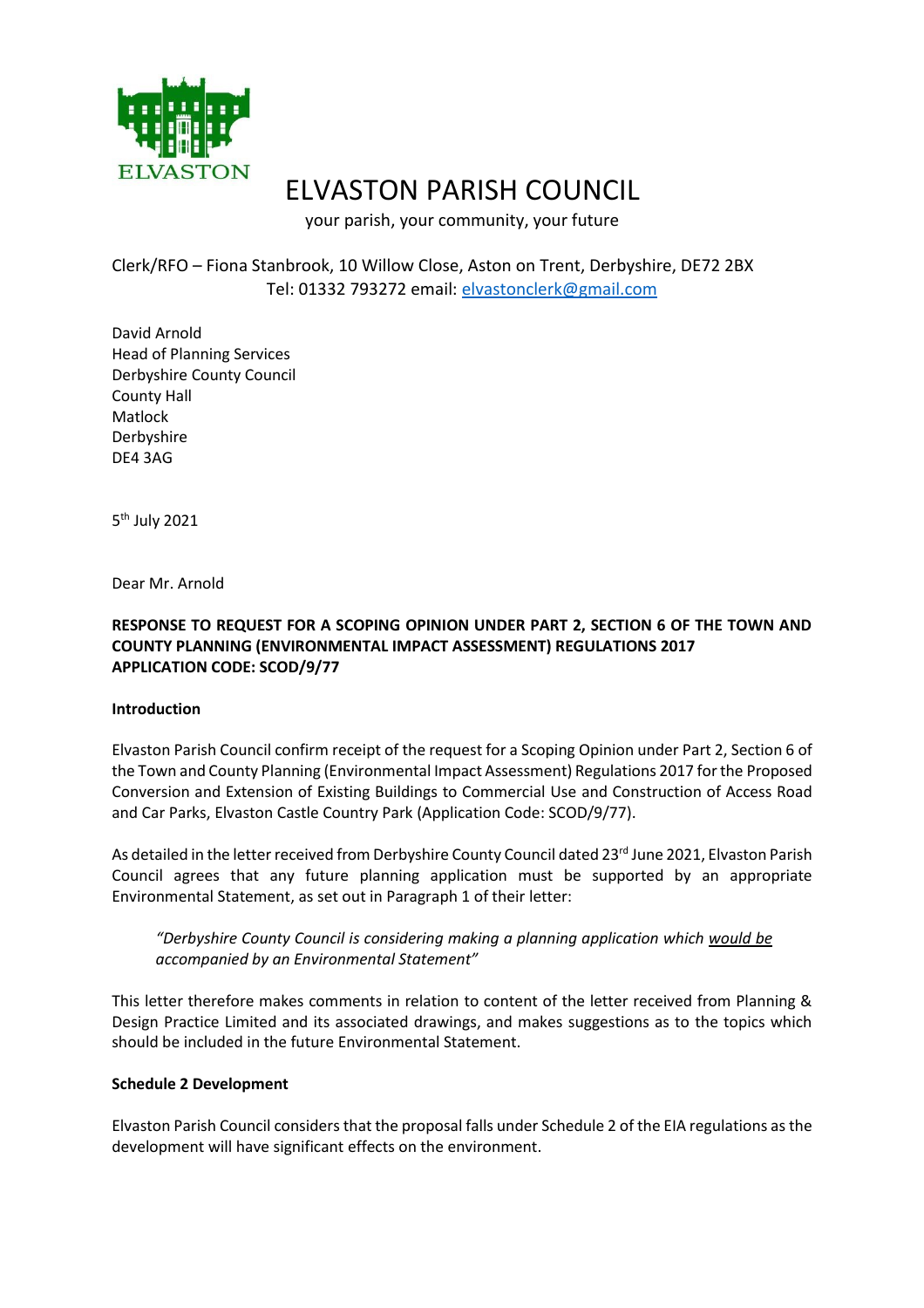Schedule 2 lists the types of development which may require an EIA if, in the Local Planning Authority's opinion, they are *"likely to have significant effects on the environment"* - arguably these proposals would have such an impact, and therefore the formal Scoping Opinion should be informed by consultee feedback from statutory bodies, including Derbyshire County Council officers, other consultees, and statutory bodies including Natural England, Historic England and the Environment Agency, for example.

Elvaston Parish Council concludes elements of the project are the following Schedule 2 developments:

- Construction of a road with a site area over 1ha. The proposal is for an access road not a private driveway. The Road Traffic Act sets down that a "road" means 'any highway and any other road to which the public have access and includes bridges over which a road passes'. A road has been held in case law to include pavements and boundary grass verges.
- A holiday village with a site area over 0.5ha. It is irrelevant that the proposed holiday accommodation is to be applied for under a separate application. Courts have long been concerned to prevent developers from splitting a project into smaller components to avoid the requirement for an EIA in what is colloquially known as "salami slicing". Projects must always be viewed as one if they can properly be regarded as integral parts of an inevitably more substantial development. It has always been the stated intention of Derbyshire County Council that all development at Elvaston Castle Country Park comprises a Masterplan requiring a £35 million investment.

It is therefore assumed that the submitted Scoping Report will be circulated to the relevant statutory and non-statutory consultees for comment and information, and more importantly to inform the content of the future Environmental Statement.

#### **Site Location**

In addition to the points made, Elvaston Parish Council would like to confirm that in 2020, Elvaston Castle and Country Park was successfully registered by the parish council as an Asset of Community Value, which is an indication of the environmental value of the park to the local community and wider population of Derby and Derbyshire.

It should also be stated at this point that the site already has three vehicular access points and a public car park with designated overflow areas. The main access to the visitor car park is from the B5010 north of Elvaston, there is secondary access for staff, delivery and disabled users via Stables Drive (Bridlegate Lane) and finally, guests and visitors using the Old English Garden for weddings and functions can also access areas of the park from the driveway entrance adjoining Lodge Cottage.

A proposal to construct a duplication of infrastructure which already exists is of great concern to Elvaston Parish Council. When combined with the proposed mineral extraction by The Tarmac Group at the Northern Extension of the previous Shardlow Works, new housing development at Boulton Moor, proposed sports facilities, access road, car parking and allotments south of the B5010 at Thulston and construction of a new pedestrian footbridge over the A6 spur, the environmental impact will be considerable.

#### **Matters Material to the Determination of the Scoping Opinion**

Elvaston Parish Council would like to make the following comments to be considered in conjunction with and in addition to those contained within the letter from Planning & Design Practice Limited.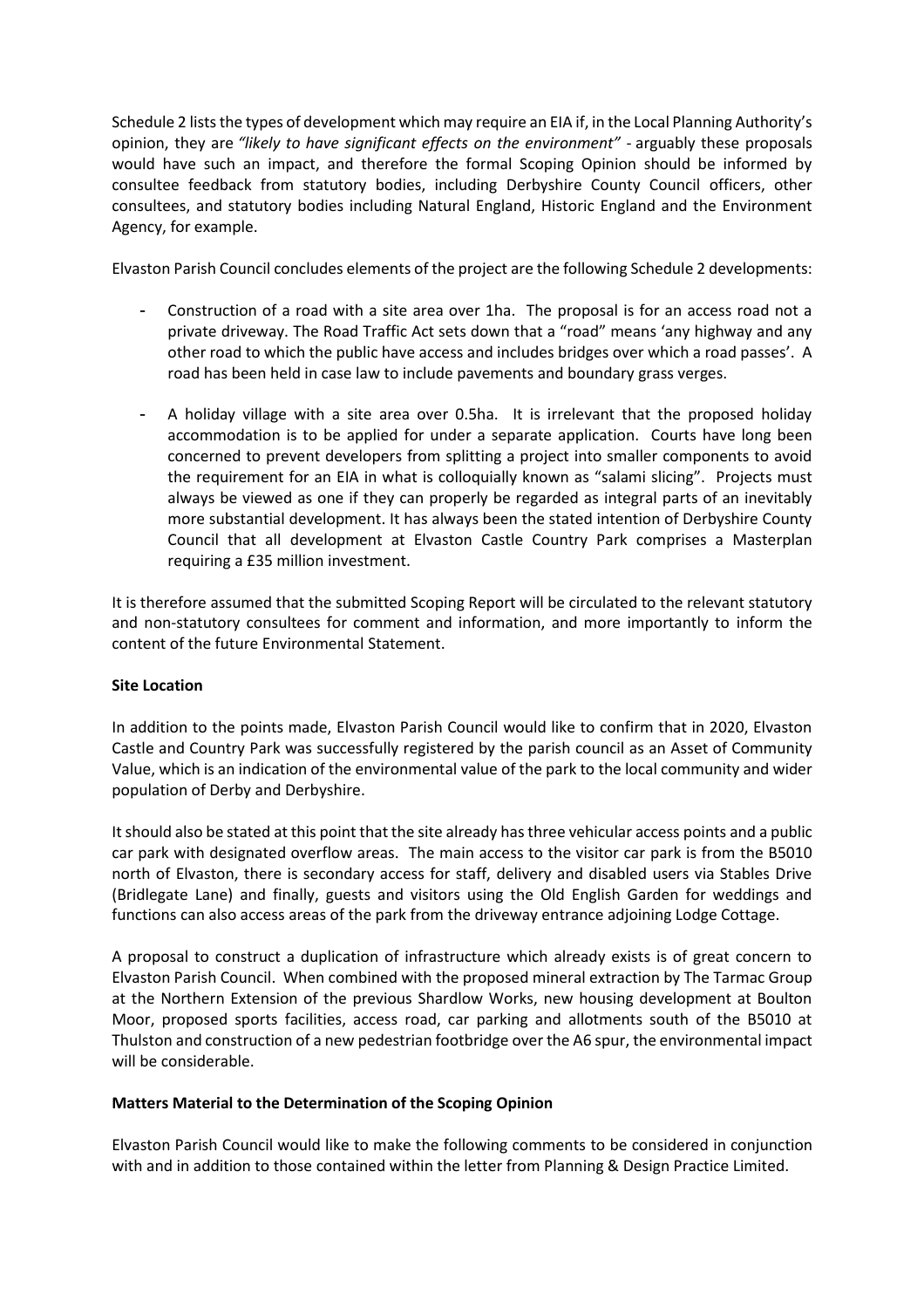#### Paragraph 2

The letter states "any noise generated by vehicles using the proposed driveway would be negligible for residents against the noise generated by the A6". This is misleading – any noise generated by vehicles using the proposed access road will be in addition to the noise generated by the A6. There will be an increase in noise and pollution levels for residents of Elvaston parish. The applicant wishes to double the number of visitors to the country park. Drawings submitted with the scoping request show that daily vehicle movements along the B5010 at the proposed new access point will increase from 4339 (outdated AADT data from 2019) to an expectation of not more than 8000. Elvaston Parish Council confirms that levels of traffic movement, noise and air pollution will almost double.

## Paragraph 3

Elvaston Parish Council would like to point out that this paragraph whilst seeking to diminish the effect of the development instead emphasises the negative effect on the biodiversity of the site. It should be noted that the "modest areas of woodland" are in fact contained within the historic Rookery Wood, so called for its proliferation of mature deciduous trees which are a valuable breeding site for rooks. This wood is also a wildlife site offering a rich habitat for a wide range of animals, birds and insects. It must also be noted that these trees provide screening for noise and pollution from the A6 spur road and any felling or reduction in density of canopy cover will have a detrimental effect on the residents of Thulston.

## **Assessment**

Elvaston Parish Council has already stated that the proposal falls under Schedule 2 development and will require an Environmental Statement. In addition, this planned diversification and expansion will be wholly new to the site's current and historic use as a country park. Elvaston Castle and Country Park has been, for over fifty years, a quiet refuge from high levels of noise, pollution and traffic and a massive contributor to the improvement of mental and physical health for Derbyshire residents who exercise in its open green space and woodland. Construction of a road which will bisect the park and the loss of open parkland is contrary to its intended use as approved by The Countryside Commission at inception. The removal or disruption of public recreation areas when the original, more environmentally sensitive car park is still in operation on the fringes of the park and could with subtle improvement match the capacity of the planned car park is unnecessary.

Elvaston Parish Council therefore objects to any suggestion by the applicant that this is not a wholly new development proposal. Elvaston Castle Country Park has never contained a shopping mall or a holiday village. Both will be constructed or developed under this proposal.

#### Characteristics of Development

Point 1a: Repetition of the term driveway. A driveway is a private area in front of or leading to a private residence for use of the residents only. Use of the term "trackway" by the applicant (The Mace Group acting for Derbyshire County Council) to describe a new access road could be viewed as misleading the competent authority. The access road and car parks will have public access and are not a private driveway.

The new roundabout junction on the B5010 will require more than surface level development and will have a damaging environmental impact. It should be noted at this stage that insufficient evidence of the final size, construction method, drainage required, visibility splay and destruction of historic trees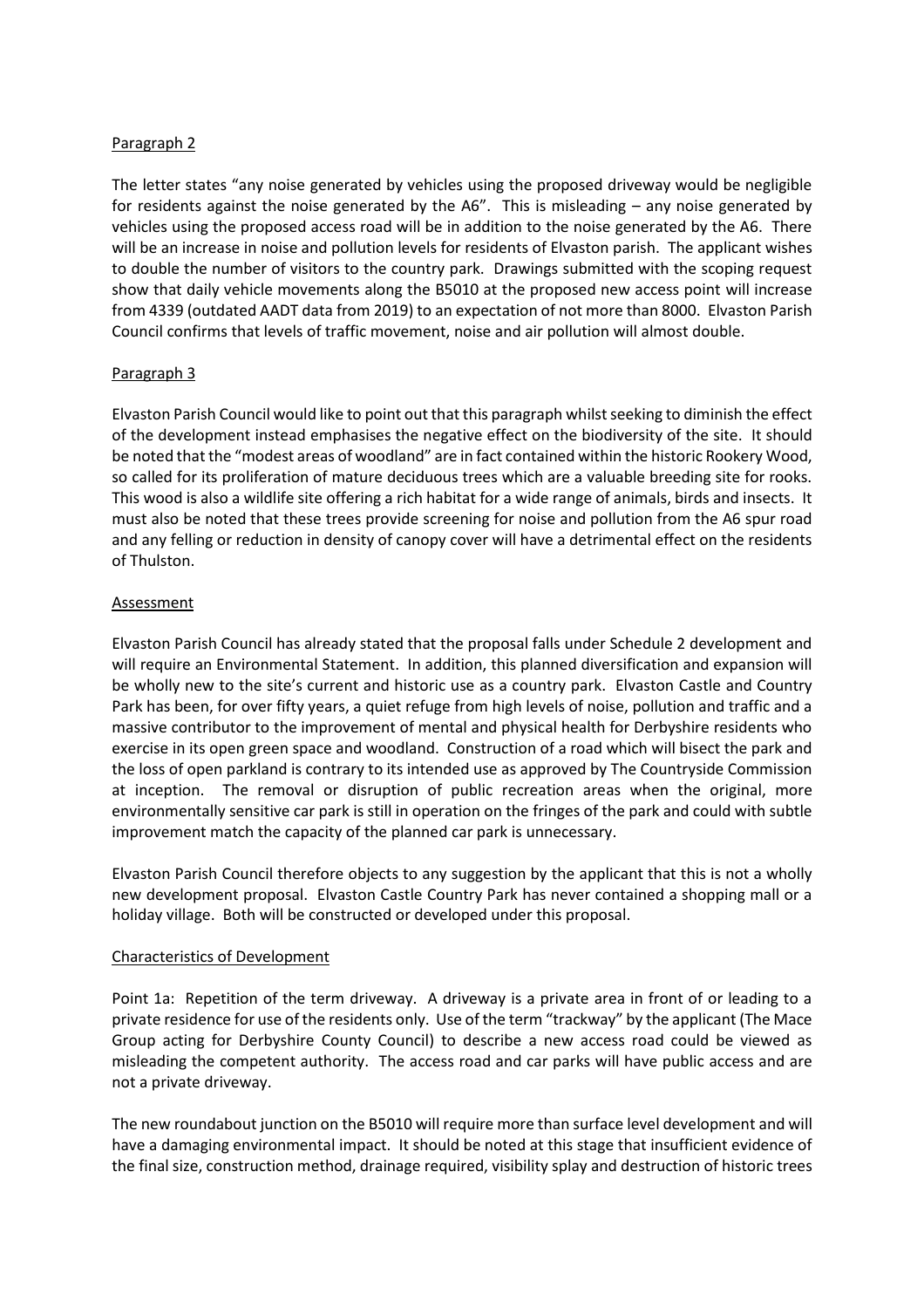on the southern side of the B5010 does not allow Elvaston Parish Council full disclosure for scoping opinion. Elvaston Parish Council would like the authority to note that trees on the southern side of this roundabout are healthy specimen species of veteran age, growing in land currently assigned as green belt and are subject to South Derbyshire District Council tree preservation orders. They were planted by William Barron as part of Elvaston Castle's initial garden design as an integral part of the South Avenue approach. It could be argued that they should have been included in the Historic England listing.

Surface level development within the country park will still contribute to flood risk, be detrimental to wildlife and lead to loss of visual amenity.

Point 1b: If the applicant suggests that the development is taking place in isolation then Elvaston Parish Council asks why the proposed new sports facility on the southern side of the B5010 is detailed at this stage? Elvaston Parish Council believes that this proposal is relevant as a cumulative effect in addition to the development of the proposed new access road and roundabout and this is confirmed in the applicant's comment.

The site is not spatially remote. Elvaston Castle Country Park contains a private dwelling which will be seriously impacted by the development. The rights of access for the owners of Keepers Cottage will be compromised by the volume of expected vehicles passing the sole access point and private driveway to their property. There are four former lodge houses on the eastern border of the park. There is also a significant number of properties in the villages of Elvaston and Thulston which border the southeast perimeter of Elvaston Castle Country Park.

Point 1c: Elvaston Parish Council confirms that as suggested by the applicant there will be significant "use' of natural materials as a direct result of the engineering works required for the construction of the new access road and roundabout combined with clearance of historic woodland. This will lead to loss of biodiversity and wildlife habitat, increased flood risk for the surrounding area, a reduction in carbon absorption and the release of stored carbon into the environment.

Point 1d: Elvaston Parish Council refutes the assertion that there will only be a small increase in the amount of waste generated by families and groups visiting the site. It has already been stated that the applicant wishes to increase visitors to the site by approximately 66%, therefore it must be assumed that the visitor waste generated will increase by 66% as a direct correlation. Elvaston Parish Council employs a Parish Lengthsman whose primary responsibility is to clear waste/litter from the Elvaston Parish. A high percentage of this waste/litter is left by visitors to Elvaston Castle Country Park who park their vehicles in any available space in the villages of Elvaston and Thulston to walk into the country park thus avoiding the cost of parking charges. It should also be noted at this stage that construction of a new access road and car parks will not remove this issue of concern for the community.

However, Elvaston Parish Council would like to stress that there will be a massive increase in the amount of waste generated on site by the proposed development of the castle, holiday lodges, retail and catering outlets. It is an accepted national statistic that a café produces 17.5m3 of waste per employee or 1.7m3 for every 1m3 of floor space. UK restaurants are responsible for the production of nearly one million tonnes of waste per annum. Retail outlets generate an excessive amount of waste much of it in the form of recyclable packaging. Overnight holiday visitors using the proposed new holiday village have the potential to produce excess waste for 24 hours. This will result in a dramatic increase in the waste collection required in the parish of Elvaston. The carbon footprint for the Elvaston parish shows an existing figure of 3,539t CO2e for waste management which will increase exponentially.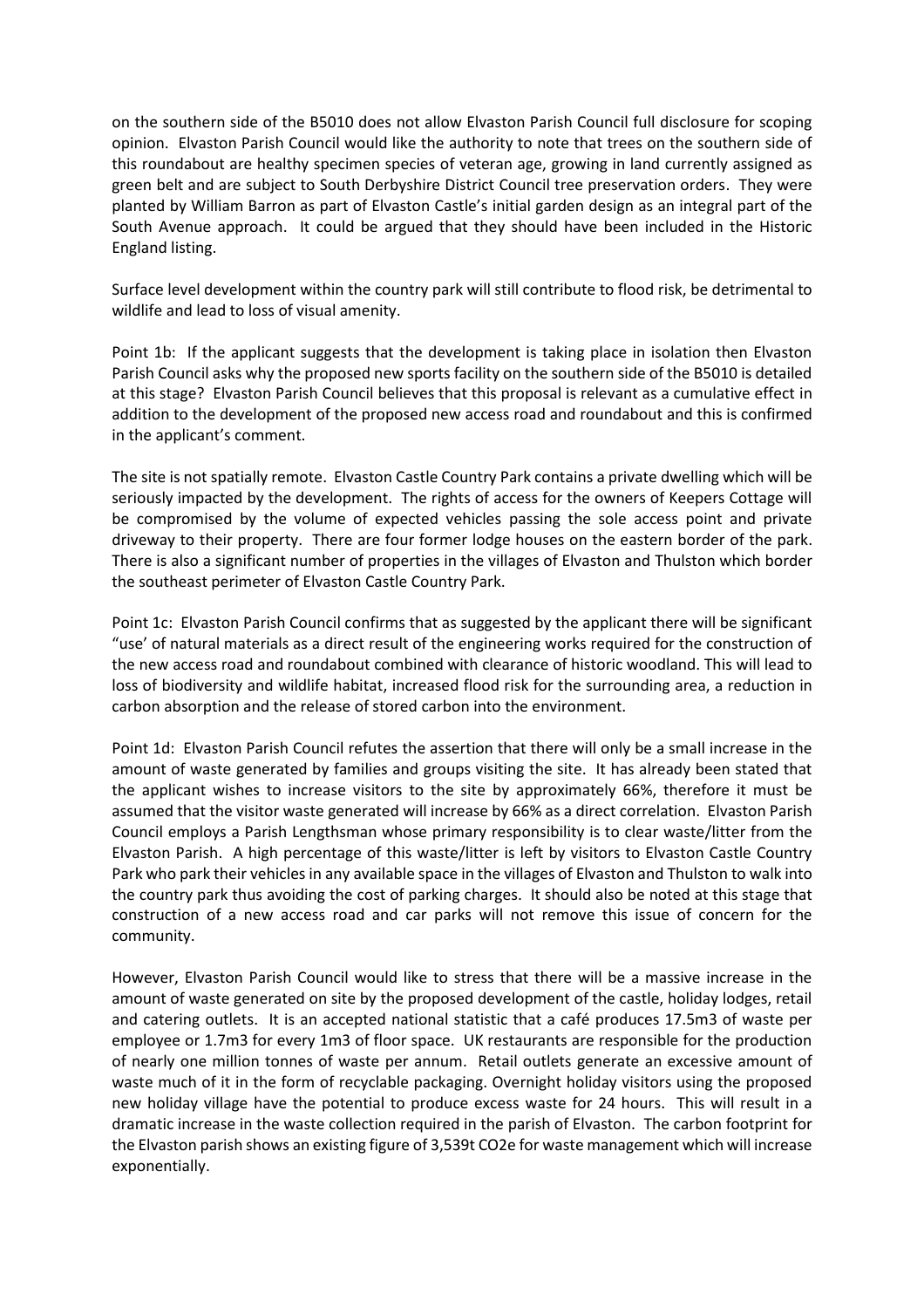Point 1e: Elvaston Parish Council agrees that there will be an increase in noise/dust/pollution from the intensification of vehicular use on site. The council refutes the suggestion that this will be modest and that the proposals will divert a significant number of visiting vehicles from having to pass through Thulston and Elvaston. Local knowledge of the parish suggests that these journeys will increase and the number of cars parking to avoid car park fees will remain constant.

It is recognised by the applicant that there will be a significant number of visiting vehicles and a presumed dramatic increase in construction and delivery vehicles. Surveys indicate 240,000 visitors, although not all by vehicle. The only measure of visitor numbers used by Derbyshire County Council in recent years has been the income generated by fees charged to visit the car park. The applicant wishes to increase this number by 66%. As the country park is only served by one public transport service, the Skylink Derby – East Midlands Airport – Loughborough route which has a stop on the B5010 outside the South Avenue Gatehouse, the assumption must be made that the percentage of foot traffic is low. Elvaston Parish Council argues that in a time of a globally accepted climate emergency every attempt should be made by the applicant to diversify methods of travel and access to the park to improve biodiversity and to lessen global warming. Enabling higher vehicle numbers does exactly the opposite. Unless and until all road vehicles are all zero emission any increase in road traffic means an increase in greenhouse gas emissions, noise and pollution.

The statement that there will be a beneficial traffic diversion fails to consider the fact that contained within Phase 1 of Derbyshire County Council's Masterplan is the decision to lease out the former caravan site, located next to the existing car park to a private operator with a lease period of 25 years. Pivotal to this proposal is the possibility being offered of expansion into the current car park. This combined with a suggestion of glamping and the occasional use of the existing car park for one-off events will achieve little or no change to the situation described.

Traffic surveys undertaken by The Elvaston Castle Action Group and the Friends of Elvaston, on event and non-event days, revealed that a higher percentage of visitors access the park from a northerly rather than a southerly direction. Visitors who access via Station Road, Borrowash and use the M1 and A52 to travel into the area from the north, north east and north west, when questioned, stated that they would be unlikely to consider alternative routes and would access a southern entrance to the park in the same manner. Elvaston Parish Council confirms that traffic accessing Elvaston Castle from a northerly direction will continue to travel southwards through Elvaston and Thulston thus leading to higher not reduced levels of noise and pollution.

Elvaston Parish Council also requests full disclosure to the parish council, under the terms of The Freedom of Information Act, the independent financial modelling report prepared by David Clark Associates. However, earlier disclosure of certain sections of the document by members of the Elvaston Castle Gardens Trust illustrated numerous shortcomings and the use of outdated data within the report. Elvaston Parish Council questions the relevance of a 1997 study into pedestrian travel from Austin, Texas and a lack of independent consultees in the analysis of the existing car park.

In June 2020, The Parks Alliance (TPA) published 'Making Parks Count' – the business case for parks, setting out why they matter and why they are a 'smart investment'. The case illustrates how parks in England deliver over £6.6bn of health, climate change and environmental benefits each year including £2.2bn in avoided health costs alone and are worth £140 per year to each urban resident. For every £1 spent on parks in England an estimated £7 in additional value for health and wellbeing and the environment is generated. The case clearly demonstrates that parks are a smart investment. Unfortunately, because these returns have never been properly understood, parks have suffered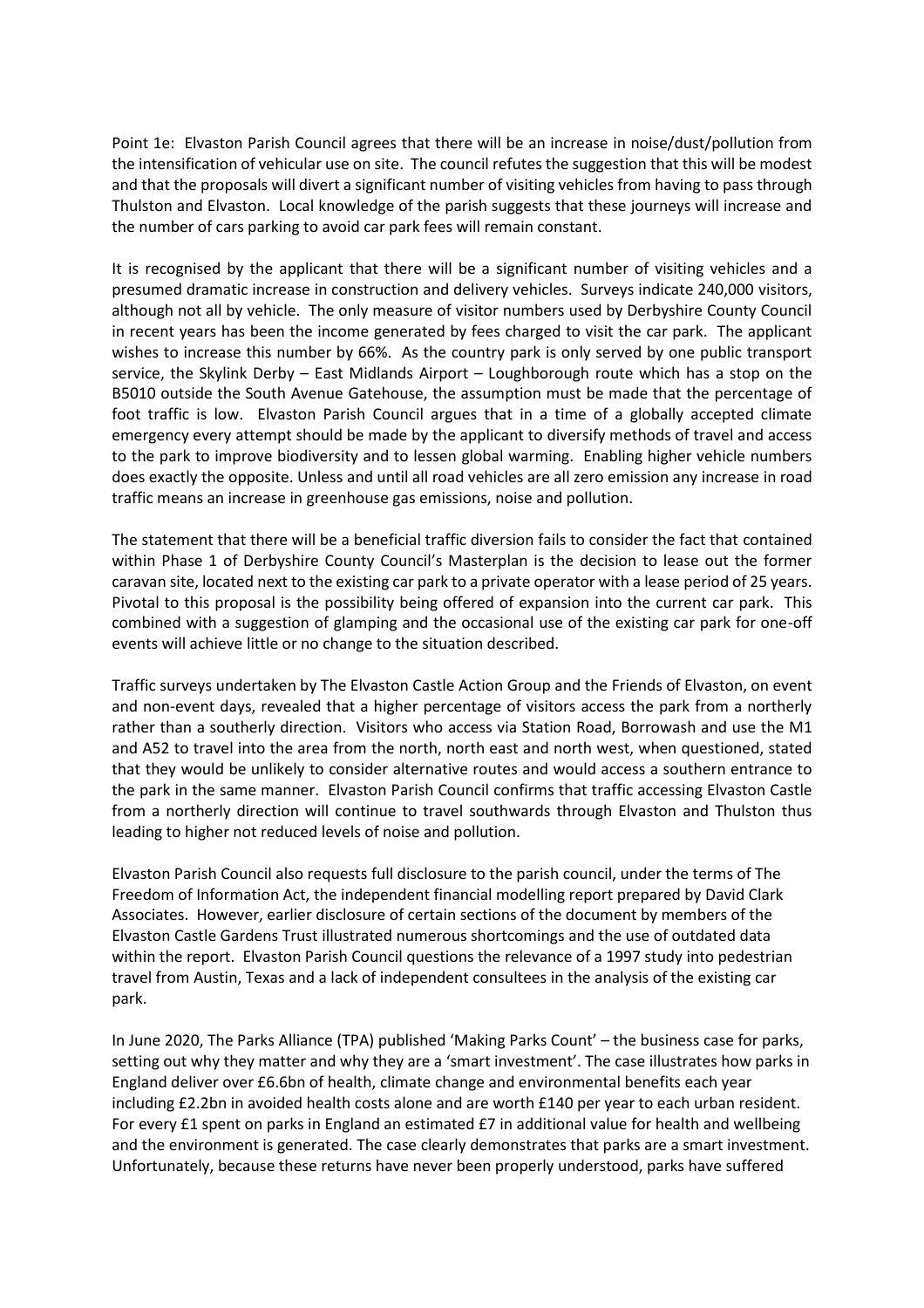from years of underfunding and there remain gross inequalities in access to quality green spaces across the country. Making Parks Count presents the case for turning this around.

Elvaston Parish Council believe that the economic report from 2017/18 needs updating, calculating the economic health benefit of Elvaston Castle and Country Park in its current form and with due regard to the economic cost of environmental damage and would ask to be included in any further consultation.

Elvaston Parish Council questions whether the quoted figures given for visitor numbers are inaccurate and misleading for the competent authority. The Derbyshire County Council Cabinet report prepared by the Strategic Director – Economy, Transport and Environment dated  $15<sup>th</sup>$  March, 2018, page 1 outlines that 'over 350,000 people visit Elvaston Castle and Country park each year'. A member of the Elvaston parish, a former managerial member of staff for the country park recalls visitor numbers being accurately measured confirming 750,00 visits annually. These visitor numbers used the existing access road and car park. The coronavirus pandemic has led to an increased number of visitors over the last fifteen months and Elvaston Parish Council believes that the current annual figure of 400,000 visitors is more accurate. If this valid suggestion is accurate then the desired level of visitor numbers has already been achieved and provides a further argument against the development proposals and the resultant environmental damage.

Point 1f: Elvaston Parish Council believes that the proposal will lead to an increased risk of natural disasters relating to climate change, increase in the carbon footprint of the parish which already stands at 20,637t CO2e with road transport as its highest contributor, increase of surface water runoff and flooding in a designated flood risk area and serious loss of biodiversity which will contribute to an increased threat of extinction of protected species found in Elvaston Castle Country park.

Point 1g: Elvaston Parish Council confirms that the applicant acknowledges the potential risk of the development and their impacts on the population of the parish. It must also be stated here that the risks associated with air pollution will also affect all visitors to Elvaston Castle and Country Park.

Water contamination – the application states that it will include a drainage strategy. The general condition of the existing drainage within the site is unclear. Derbyshire County Council has already commissioned two drainage reports. One in 2002 by Alan Baxter & Associates, a second in 2010 by Ward Cole and an update in 2015 by the same company. Very little of the recommended work was ever actioned. Elvaston Parish Council remains concerned that as the Lead Local Authority, the applicant is responsible for the removal of surface water which in recent years has been allowed to remain in stagnant pools across the parkland thus undermining and weakening the root structure of veteran trees. The environment statement should include assessment of historic drainage surveys and analysis of what remediation work has been undertaken in the nineteen years which have elapsed since the first one was produced. Recent high rainfall levels in 2020 and 2021 combined with inadequate maintenance of the surface water drainage and the declining tree numbers in the country park saw lodge houses on the east side of the park flooded at ground level for the first time in seventy years. This led to contamination of the properties and their water supply and is of great concern to the parish council.

Air Pollution - There will be an increase in air pollution associated with the construction of the development, an increased volume of traffic and a loss of biodiversity. It is disappointing to note that the only comment the applicant makes at this stage is that the proposed road does not pass residential dwellings. The proposed road will be in proximity to many properties in Thulston and will contribute to an increased level of air pollution there and in the parkland.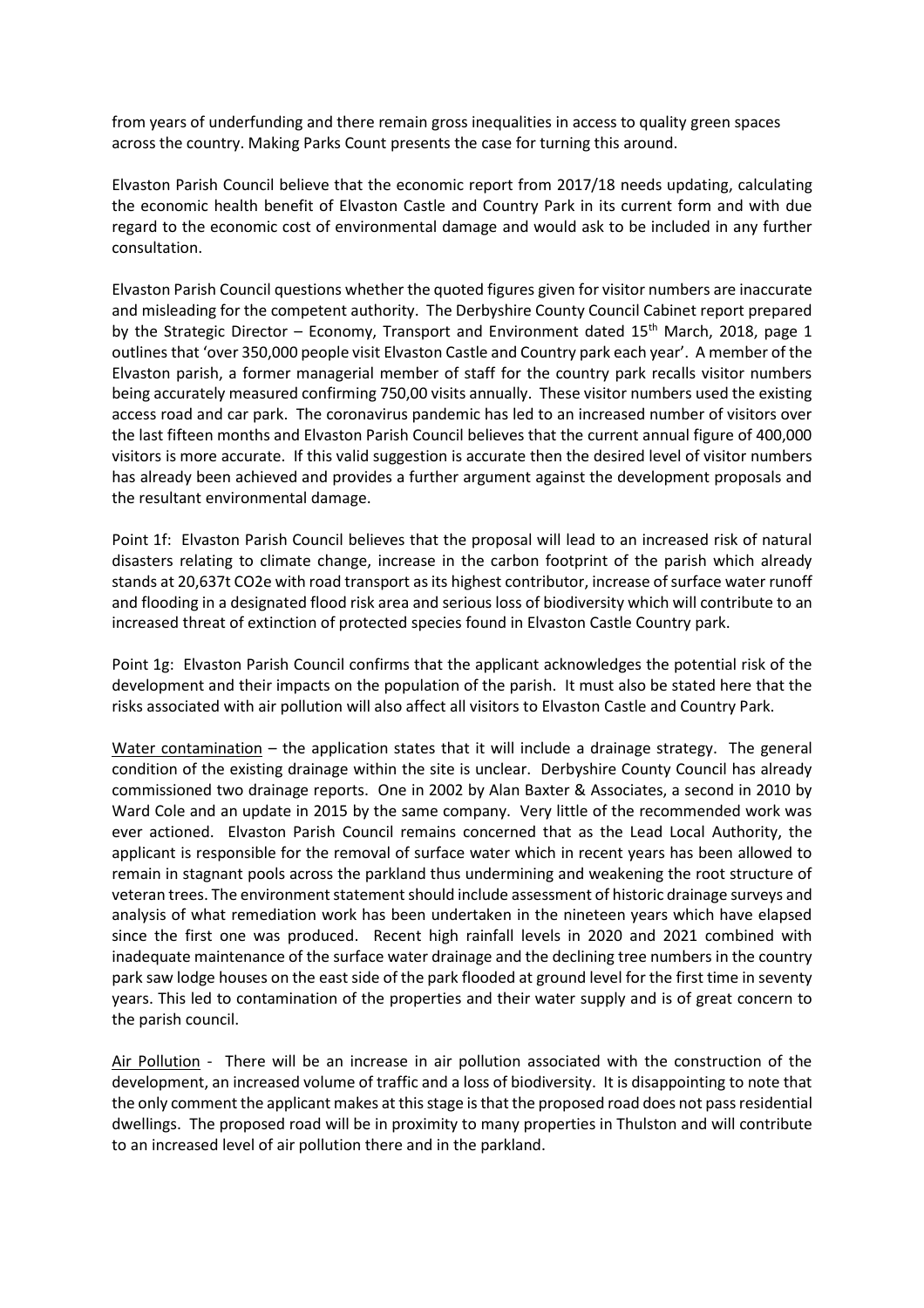The Derbyshire Health and Wellbeing Strategy 2018 – 2023 pages 13/14 states that in 2017 alone, an estimated 530 deaths were linked to particulate matter pollution in Derbyshire. The Derbyshire Public Health report 2019 confirms that areas with high levels of air pollution can increase the risk of lung disease.

Elvaston Parish Council would like to inform the determining authority that in the Derbyshire County Council Director of Public Health Report (7<sup>th</sup> December 2017) Chapter 5, Section 5.1 Air Pollution, "road vehicles are the main pollution source in urban environments. It is estimated that in Derbyshire around 5.4% of all deaths are linked to long-term exposure to small particulate air pollution (PM2.5)'. In addition, the Derbyshire Air Quality Workshop states that there is a growing evidence base that demonstrates long term exposure to air pollution is harmful at levels well below current air quality targets and is causing a significant morbidity and mortality burden across Derbyshire county and city. Prioritising action on air quality would significantly improve the public health outcomes of people across the county and city. Therefore, Elvaston Parish Council remains concerned regarding long term effects for the health of the community resulting from the increase in air pollution proposed by this development. The loss of fresh air and greenspace within Elvaston Castle Country Park will harm the health of visitors and residents.

Detailed below are relevant extracts from the Derbyshire County Council Local Transport Plan 2011- 2026 and the summary of Derbyshire's transport, quality of life and healthy natural environment challenges:

## General

- Maintain the transport asset for local travel, to protect sense of place and the natural and historic environment.
- Reduce air pollution.
- Encourage more people to enjoy the natural environment without damaging the natural environment that they are travelling to visit.
- Minimise the impact of transport on tranquillity.
- Minimise the impacts of transport on the natural environment, heritage and landscape.
- Improve people's experience of travel.
- Improve streetscapes and the urban environment.
- Create opportunities for social contact and access to leisure and the countryside.
- Reduce sign clutter and visual impact of transport infrastructure.
- Increase opportunities to access sustainable traffic-free routes.
- Increase walking and cycling.
- Continue to undertake our environmental work which is largely protecting the environment from transport interventions.
- Strive towards a low carbon economy where we undertake low carbon transport interventions to enhance the economy.
- Help reduce any damage to the landscape or disturbance of habitats or species caused by an increased use of the rights of way network.
- Minimise the impact of recreational motorised vehicle use in the countryside (e.g. on biodiversity, landscape**,** local communities and other users of the network).

#### **Biodiversity**

- Enhancement of green infrastructure e.g. management of road verge reserves, better connected traffic-free routes.
- Minimise light pollution from transport infrastructure on the landscape.
- Site management and scheme design include environmental specialists.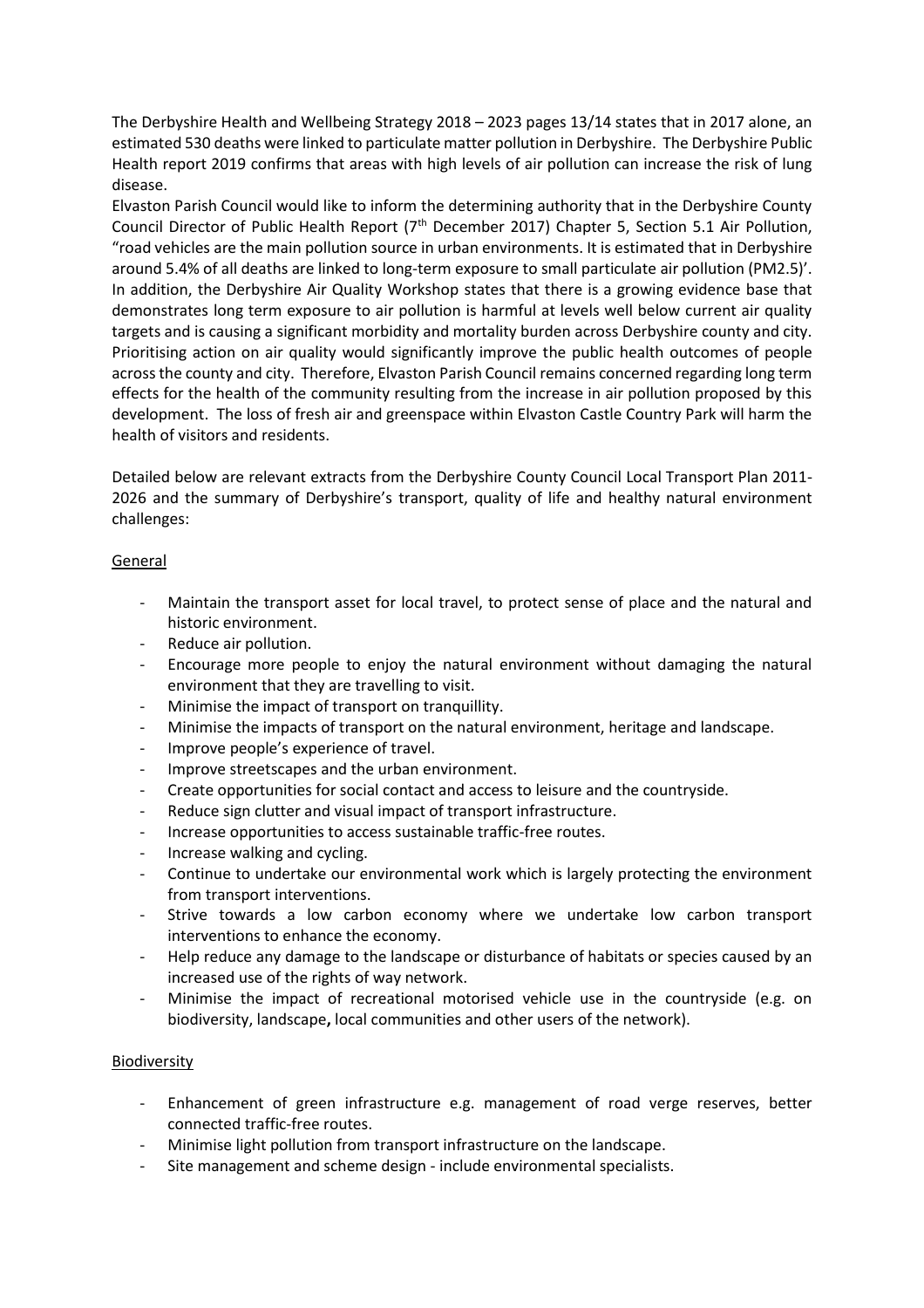- Opportunities for proactive improvement e.g. bat boxes/bridges.
- Protect habitats and species from disturbance due to an increased level of walking, horse riding and cycling.
- Work to prevent rare or protected species being killed on Derbyshire's roads.

#### Population and human health

- Work with local planning authorities to help minimise adverse impacts from new housing.
- Continue to provide public transport facilities to cater for an increasingly older population.

#### **Landscape**

- Minimise the visual impact of transport infrastructure on the landscape e.g. indiscriminate parking in rural areas.
- All new highway development and management should reflect and respond to the landscape character and local distinctiveness.
- Support the development of green access corridors (contributing to green infrastructure).

## Cultural heritage

- Minimise the impact of transport infrastructure on the historic environment.
- Good design and material usage (including specialist advisors).

Elvaston Parish Council believes that the development proposal is in direct contravention of these stated aims. The Environmental statement accompanying any proposed application will need to fully examine the stated aims of the Derbyshire LTP and provide justification for the outcome.

#### Location of Development

Point 2a: Elvaston Parish Council considers that the existing use of the Elvaston Castle and Country Park is sensitive to the development of the access road and carparks. These elements of the proposals are not considered to be essential infrastructure to facilitate safe access to the site and to deal with an intensification of vehicle use. Elvaston Parish Council requests that the determining authority ascertains the percentage of construction vehicles and HGVs that will use this access road in the initial development phase. It is suggested by Elvaston Parish Council that the access road exists mainly as a development conduit for the construction of the retail outlets, catering facilities, holiday lodges and conversion of the castle's core buildings. The new car park is secondary to the primary use.

Point 2b: Elvaston Parish Council does not agree that the construction of the new access road, car parks and the redevelopment of the core buildings will not significantly alter the availability of the valued natural resources.

Point 2c: (i) Elvaston Parish Council has already highlighted the fact that Elvaston Castle and Country Park is in a flood risk area and that insufficient maintenance of the historic drainage system has taken place in the last nineteen years since drainage reports were submitted. Elvaston Parish Council has reported an increase in localised flooding, much of which has been caused by excessive runoff from Elvaston Castle and Country Park. The drainage strategy will also need to assess the potential impact of the proposed extension to Elvaston Quarry, Derbyshire.

(iv) The applicant's claim that the proposed access road and carparks will avoid the Local Nature Reserve is inaccurate. Elvaston Parish Council accepts that the carparks will not be located on the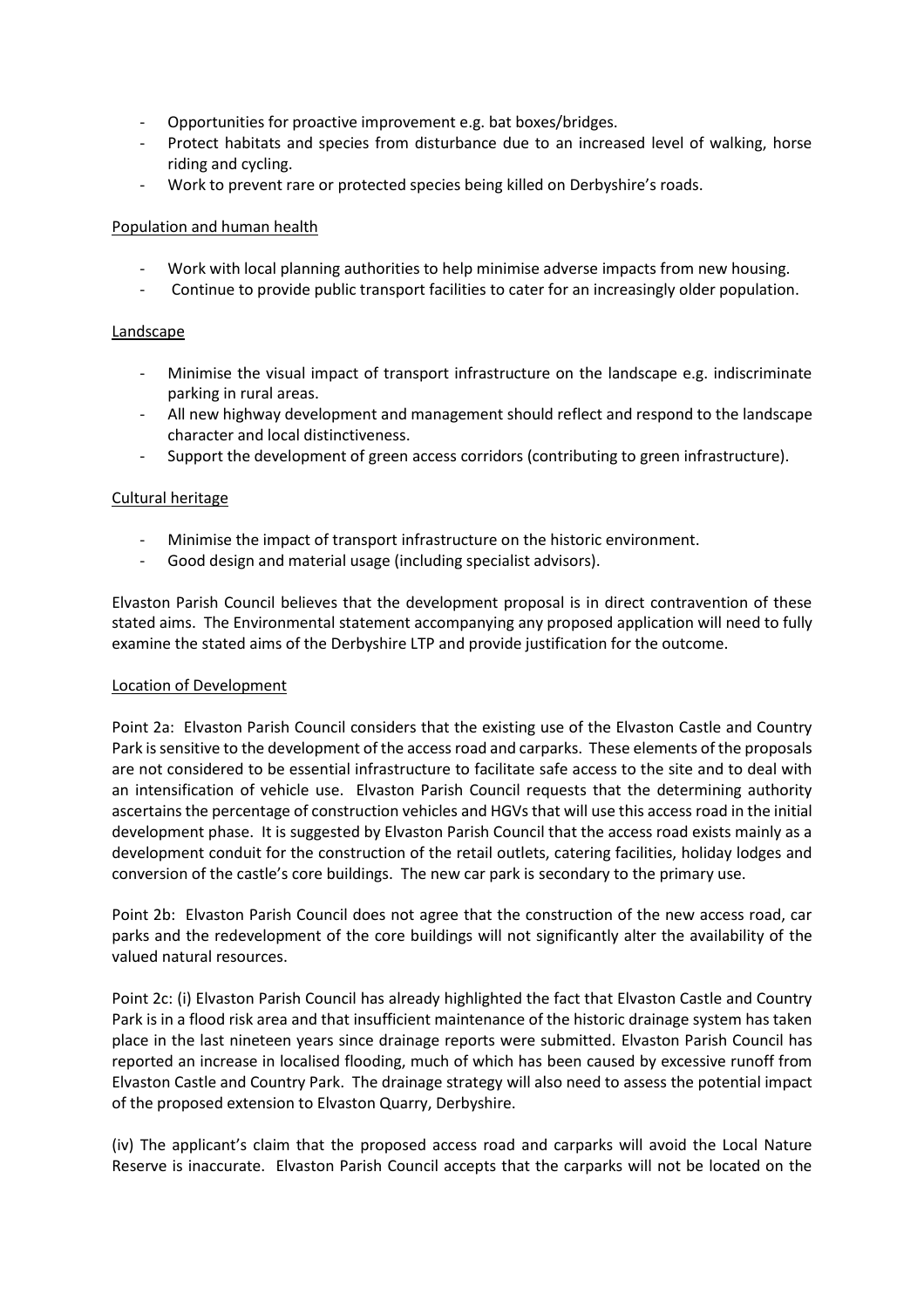protected land designated as a Local Nature Reserve. However, approximately eight acres of car parking, which if used to capacity will hold 800 vehicles, will border almost the entire southern edge of the Local Nature Reserve. This will have a detrimental effect on the wildlife there and lead to loss of biodiversity. The primary habitat objective contained within the Lowland Derbyshire Biodiversity Action Plan (BAP) is the maintenance, restoration and expansion of wetlands including reedbed and wet woodland which are both found in the Elvaston LNR. Elvaston Parish Council notes that the access road will cross the designated wildlife site and would request comprehensive ecology reports. Members of Elvaston parish have conducted independent wildlife surveys of all areas of the proposed development and have up to date and comprehensive detail of the wildlife and protected species present. The existing Fox Covert car park accessed via the B5010 does not impact the Local Nature Reserve and already contains large numbers of veteran trees and an established wildlife habitat.

The applicant's statement which details that the route of the access road has been designed to avoid the registered park and garden is neglecting the fact that open green space amenity can be viewed as just as important to visitors as formal gardens. Elvaston Parish Council is concerned that the applicant is also considering within their Masterplan a possible reduction of the area of the formal gardens which will remain free on point of entry.

(vii) Elvaston Parish Council notes that the applicant remains unconcerned with regards to a significant increase in noise/dust/air pollution citing the fact that this additional environmental damage will be masked by a major link road bisecting the Elvaston parish and already producing ever increasing traffic volumes with associated detrimental effects. There is an assumption made that a severe increase in traffic noise, vibration and pollution is immaterial in the villages of Elvaston and Thulston. It should also be noted that one of the tree belts mentioned as mitigation will be virtually destroyed by the construction of the new roundabout on the B5010. The villages of Elvaston and Thulston will not see a significant reduction in traffic as outlined previously in Point 1c. Once again Elvaston Parish Council would like to reiterate the fact that this new development will add to the negative environmental hazards within the parish and the additional environmental damage will not be mitigated by another road already within the area and which produces high levels of noise and pollution. Recent tree removal by Persimmon Homes on behalf of Highways England has led to a significant loss of established trees and hedging along the A6 spur to the A50 and in the direction of Boulton Moor and Alvaston. This has led to an increase in noise levels on the new housing development. The cumulative level of noise, dust and pollution cannot be understated.

Elvaston Parish Council has already conducted its own independent analysis of Nitrogen Dioxide levels within the parish and identified considerable differences in pollution levels shown. Testing has been carried out at numerous locations within the road network and at Elvaston Castle and Country Park. The results were assessed at a specialist environmental laboratory.

Elvaston Parish Council would also like to highlight to the determining authority the following observations made by Highways England in its analysis of the impact of the A6 on Elvaston Parish in its 5 years after construction study produced in 2008.

- a) Carbon emissions increased by 55%
- b) Mitigation measures have not been successful at Coronation Plantation (Elvaston Castle Country Park) where tree growth is not as expected
- c) Moderate negative impact as three sites of archaeological value were lost. Visual impacts on Elvaston Castle Grade 2 registered Historic Park
- d) Biodiversity impacts of the scheme are worse than expected. This is due to the underestimation of the population size of Great Crested Newts (GCN). Monitoring highlighted the failure of mitigation ponds. The GCN population is less than a tenth of the pre-mitigation size.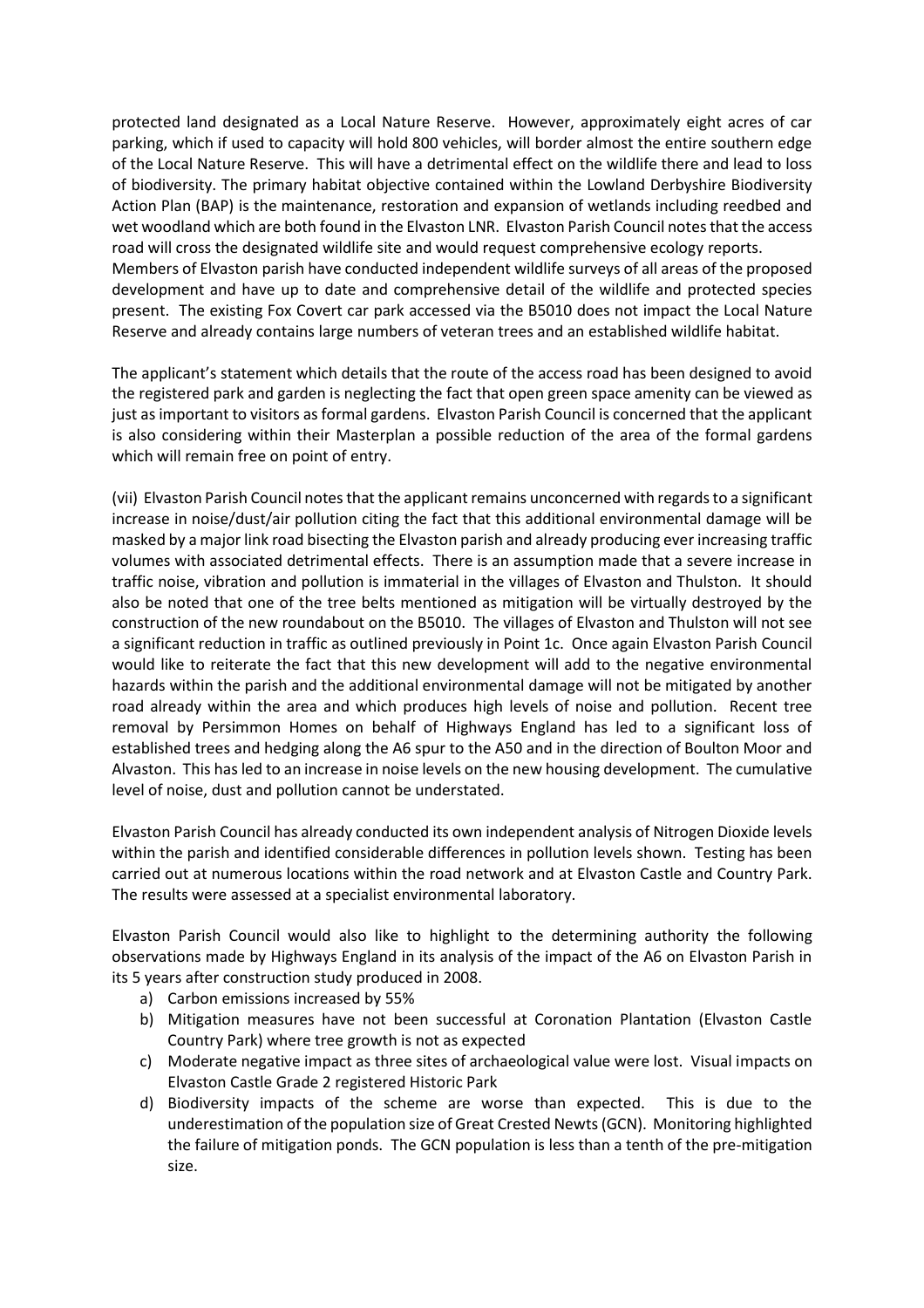(viii) Elvaston Parish Council does not agree that the proposed redevelopment of the castle has been designed with the conservation of its historic merit as the underpinning priority. This has been stated as fact by the applicant without the benefit of a submitted heritage assessment.

#### Types and Characteristics of the potential impact

Why, at this stage, when it is well known that the new access road and carparks form only a section of a much larger £35million development Masterplan are only a limited number of considerations submitted by the applicant? In determining the content of the Environmental Statement the total development must be stated and reviewed.

Point 3b: The magnitude and spatial extent of the impact will extend beyond the perimeter of Elvaston Castle and Country Park. The park is used by visitors 365 days a year and access in vehicles and on foot is permissible 24 hours a day using established ingress points. Survey figures given indicate 240,000 annual visitors but Elvaston Parish Council believes the actual number is higher for reasons already stated. The scale of the overall development will be detrimental to the park.

Elvaston Parish Council does not agree that the new access road and car park has been positioned in a location that is least prominent. The existing access and car parks that serve Elvaston Castle Country Park are the least prominent and have the least cumulative impact on the parish.

The construction of a new access road linking via a roundabout junction into the national road network will have a considerable impact on the expected traffic volume which will link into the Thulston roundabout on the A6/A50 spur route. The applicant is proposing that a compact roundabout is constructed, as shown on submitted drawings, with an ICD (inscribed circle diameter) of 36m. The ICD of a mini roundabout is the diameter of the largest circle that can be inscribed within the junction kerbs. Government and road safety standards suggest a maximum ICD for a mini roundabout is 28m. It is immediately apparent that the impact of the roundabout and the tree loss required for construction of the visibility splay is far greater than indicated on the application. There is also the potential for associated damage and undermining, during construction, of the historic build at the South Avenue Gatehouse.

The A6 Thulston island is already congested at peak times with queuing traffic at each feeder lane into the island. Proposals by Highways England to install additional lanes and a traffic light system to cope with traffic flows need to be considered in the context of this development. The B5010 is also now the main access route into the Trent Valley Crematorium which was opened in 2018 and is one of the main sites for cremation in the area. It has also been noted by Elvaston Parish Council that funeral corteges are having to queue at the A6 Thulston island and this leads to associated traffic volume along the B5010 towards Shardlow and Aston on Trent. High visitor numbers accessing a southern entrance to Elvaston Castle will exacerbate this issue.

The northern extension of the Elvaston Quarry by the Tarmac Group will see a considerable increase in HGV movements along the B5010 from Shardlow to the Thulston island. The environmental statement prepared by Derbyshire County Council quotes:

"Tarmac estimates that the yield from the site would be 1.85 million tonnes of saleable mineral, which would be worked at a maximum rate of 300,000 tonnes a year, making the life of the site seven years, allowing for six months for the initial development and a further six months after the minerals have been removed to complete reclamation. Lorries would deliver the processed minerals to the market at an average rate of 110 lorry movements a day (55 in, 55 out), up to a maximum of 140 movements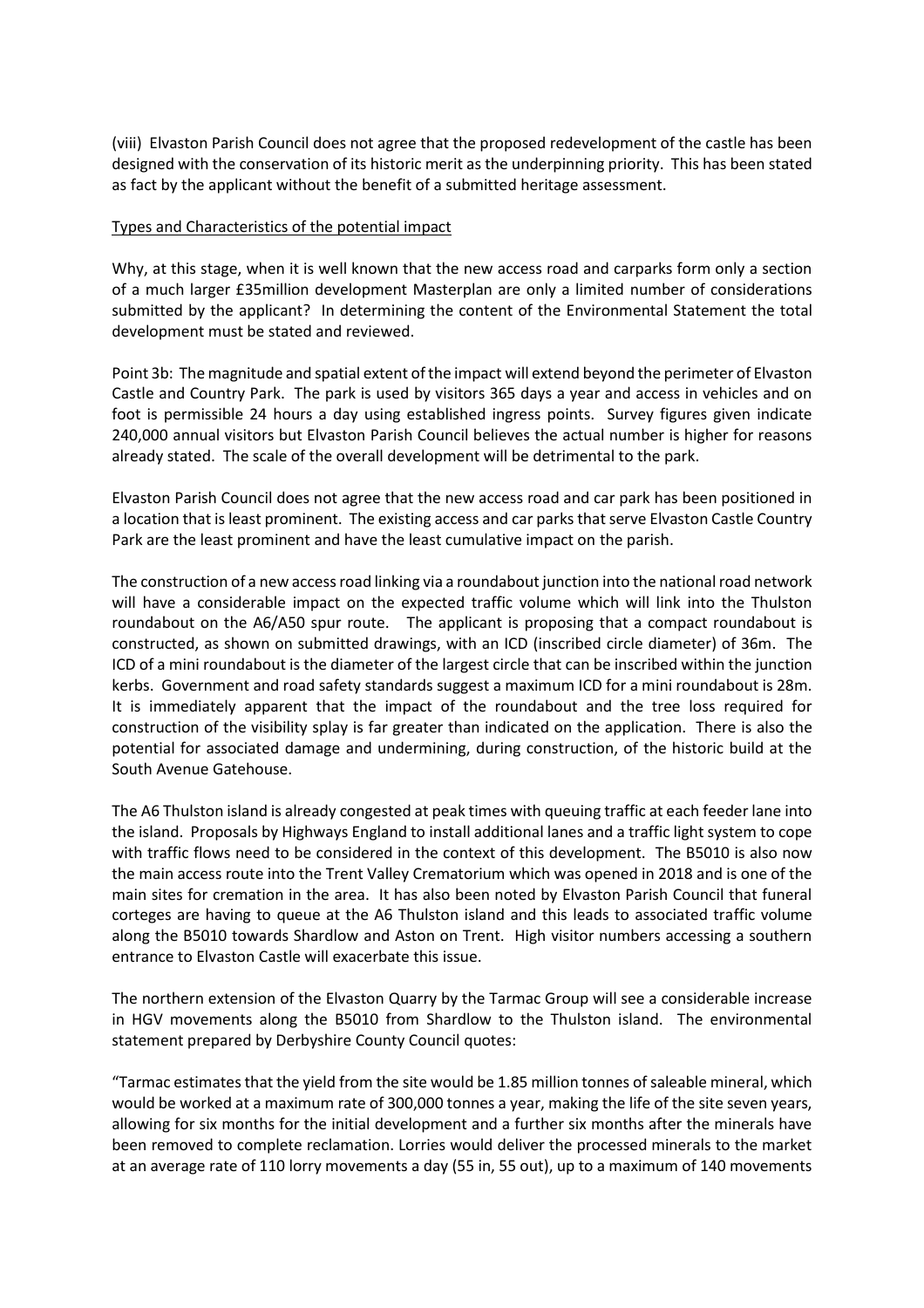(70 in, 70 out), using the existing Bellington Hill access on to the B5010 (the former A6) westbound to the B5010/A50 Thulston roundabout. Sales volumes would be 400,000 tonnes a year, including imported sand which would add a further 20 vehicle movements a day (10 in, 10 out) to the above figures."

Elvaston Parish Council informs the determining authority of the considerable impact the extension of the Elvaston Quarry and associated vehicles will have on the planned new access road junction and asks it to consider this as a cumulative impact regarding increased levels of traffic, dust, vibration and air pollution.

Point 3b: The nature of the impact of development will be as listed but to a more magnified degree that the application indicates. It should also be stated at this point that the road is not a private drive but a public road leading to public carparks. A car park is not a road. However, it is a public place and for the purposes of the Road Traffic Act it is included. If members of the public can gain access to a location via a road it is a public place. The applicant states that the road will be agricultural and without kerbs, pavements and lighting. Elvaston Parish Council believes that this could pose a road safety hazard for pedestrians in times of fog, heavy rain or reduced daylight. If it is to be used as a conduit for construction and delivery vehicles during development what safety measures will be in place and what mitigation will be used to protect the wildlife that will attempt to exist alongside a road?

If it is envisaged that the new overflow car park will only be used on the busiest 2 or 3 days, then the determining authority must decide if this sparse use justifies the environmental damage that will be caused by its construction. The Derbyshire County Council's Masterplan states that the current Fox Covert car park could be used as an overspill.

The applicant states that undeveloped agricultural land and woodland will be lost due to the development. The "undeveloped agricultural land" is part of a valuable historic landscape, possibly untouched since mediaeval times and part of the original bucolic setting of the house and estate.

The woodland which will be lost comprises a broad variety of trees, shrubs and wildlife. A high percentage of trees are veteran and contribute to a precious ecosystem. Rookery Wood is an invaluable example of an area working naturally as a centre of carbon sequestration to counter climate change and global warming. Surveys undertaken by members of The Elvaston Castle Action Group, Long Eaton Natural History Society, Derbyshire Wildlife Trust and The Bat Conservation Group have compiled detailed recorded data of the broad range of creatures that inhabit this precious ecosystem. Bat flight data and roost location has been collated on a regular basis in all areas of Rookery Wood and the proposed route of the new access road. To date, eight varying species of bat have been identified. A full tree survey of species, age, girth and health has also been compiled using GPS plotting techniques.

Elvaston Parish Council states that the loss of a large percentage of Rookery Wood will have a considerable negative impact on the environmental health of the Elvaston parish and will lead to the destruction of habitat for protected species with a resultant reduction in endangered species. There will also be an increase in the carbon footprint based on felling of veteran trees, loss of habitat and road construction.

Point 3c: There will be considerable impact on the highway network with an expected doubling of vehicles using the B5010. It is not appropriate for the applicant to dismiss the impact by stating that a significant proportion of the traffic already accessing Elvaston Castle Country Park does so via the A6/B5010, research conducted in the parish suggests that a higher percentage of vehicles access from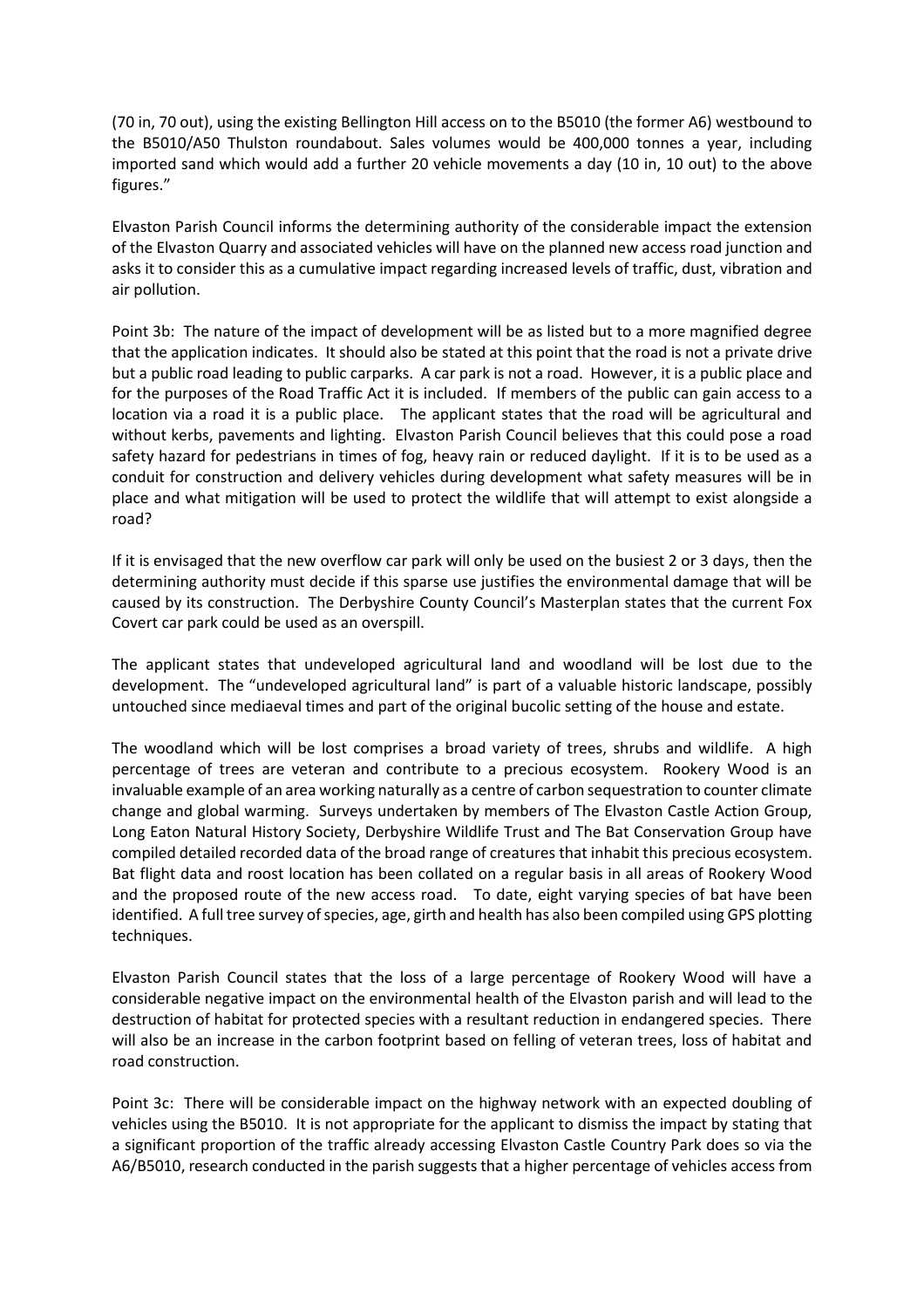a northerly direction and will continue to do so. It should also be noted that visitors to Elvaston Castle Country Park travel from a wide range of destinations not just the city of Derby or the county of Derbyshire so the impact is of a transboundary nature. The B5010 forms the road link from Derby to the villages of Shardlow, Aston on Trent, Weston on Trent, Ambaston, Elvaston and Thulston. All these areas will be impacted by the proposed new road accessed from a roundabout junction on the B5010.

Point 3d: This comment implies that a design to properly weigh the intensity and complexity of the impacts of development has not been completed or submitted.

Point 3e: Elvaston Parish Council notes that the applicant confirms the loss of parkland and woodland. The applicant confirms an impact on the setting of the heritage assets and the probability that there will be wider impacts to the highway network. This indicates that the development will lead to the net loss of public assets.

Point 3f: Elvaston Parish Council notes and agrees with the statement made by the applicant that the impacts of the development will last for a lifetime and even if aspects of the development were reversed scars would be left on the landscape.

Point 3g: The parish council is disappointed to note that the applicant, The Mace Group for the owners of the site, Derbyshire County Council, do not consider other known or proposed development projects at this stage. The impacts of the development will not be experienced on their own. There are other projects within the vicinity and all are within the parish of Elvaston which will experience the greater cumulative impact. These developments are the Northern Extension to the Elvaston Quarry, the new house building at Boulton Moor by Persimmon and Bellway Homes, the construction of a footbridge over the A6/A50 spur road, proposed lane widening and traffic light system for the Thulston Island and a loss of green belt for a proposed new sports facility and allotments south of the B5010 at Thulston. Additional flights into East Midlands Airport, which will transverse the parish, are planned due to the expansion of cargo operations and the new Freeport.

Elvaston Parish Council requests that the Environmental Statement submitted with any future planning application shows what measures will be necessary to mitigate for an increase in CO2 emissions within the parish and how the development is in line with stated local authority policies and government guidelines to achieve carbon net zero.

Point 3h: There is an obvious solution which will effectively reduce the impact of the proposed access route and car parks which the applicant does not acknowledge. Use of the existing access road and carparks which have been proven to successfully accommodate up to 750,000 annual visitors, whilst developing the core buildings of the historic estate, is an option which will not just reduce but will remove the impact. The Alternative Proposal prepared by the Elvaston Castle Action Group provided a fully costed alternative to the Derbyshire County Council's Masterplan which achieved the desired increase in visitor numbers with limited environmental impact.

#### **Conclusion and Environmental Statement Topics**

Elvaston Parish Council requests that an Environmental Statement to accompany any future planning application should contain the following sections:

- Alternatives and Design Evolution including assessment of existing access points
- The Proposed Development to include all phases of the Masterplan
- Development Schedule and Comprehensive Detail of Construction
- Transport and Access Analysis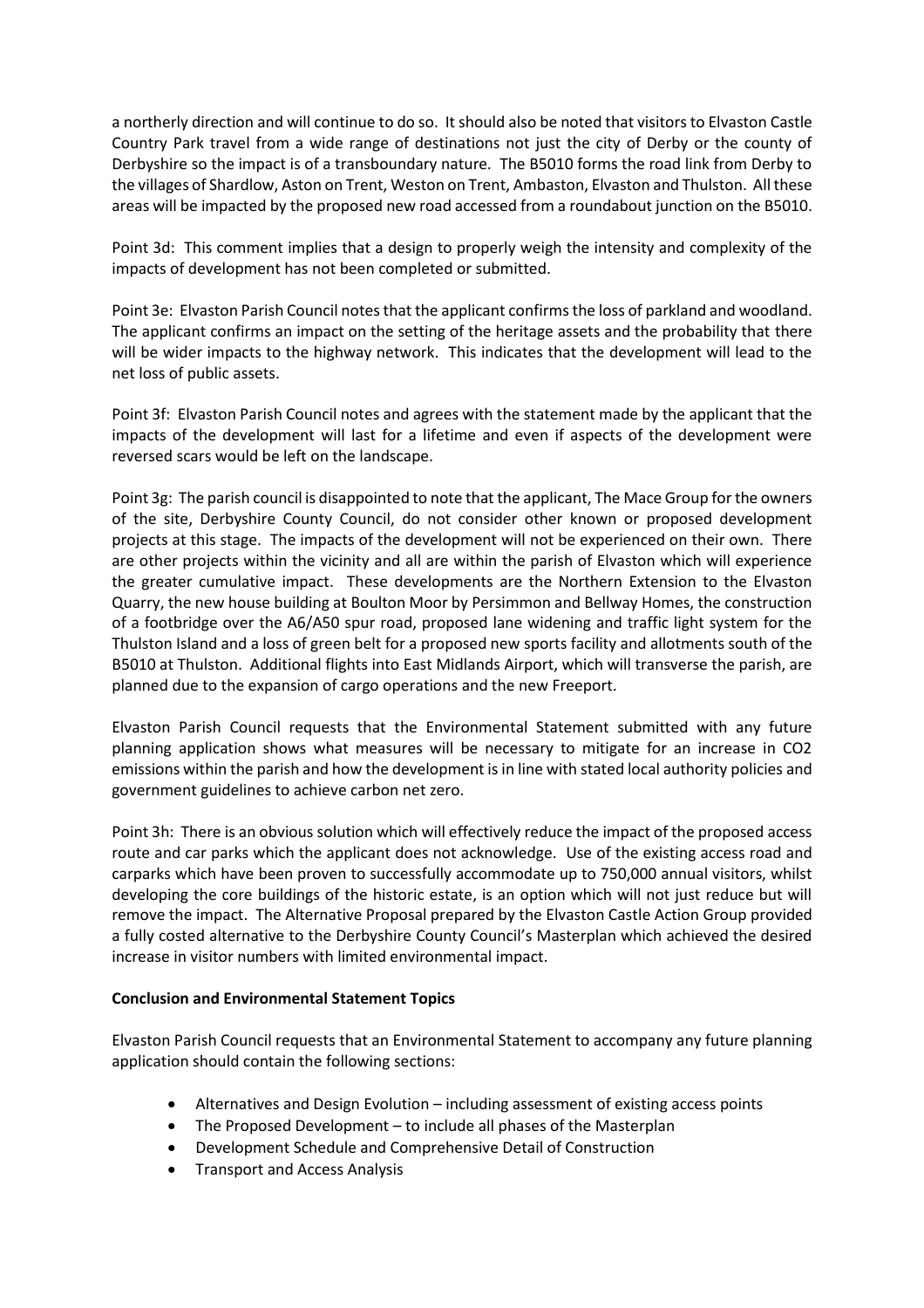- Air Quality
- Impacts of Noise, Vibration and Dust
- Landscape and Visual Amenity
- Ecology, Wildlife and Biodiversity
- Water Quality, Hydrology and Flood Risk
- Soils, Geology and Agricultural Land
- Archaeology and Historic landscape
- Built Heritage
- Socio-Economics, Population and Human Health
- Climate Change and Carbon Neutrality

Using the sections above as guidance, Elvaston Parish Council would like the following points to be considered within the Environmental Statement.

The contravention of national government guidelines on climate change and global warming policies that the new roundabout, access road and car parks represent. How will the Environmental Statement justify the actions?

What environmental impact will the proposals have on the city of Derby? Over 33% of the Local Nature Reserve, which will be directly affected by the proposals, falls within the boundary of the city?

If the new access road is constructed what health and safety measures or mitigation will be put in place to prevent the increased risk of vehicular contact with pedestrians/cyclists/horse riders/wildlife?

How will sections of the road that cross other visitor traffic be managed?

How can the loss of public open space be justified when there is a shortage in South Derbyshire? There will also be additional loss of public open space when the Old English Garden is closed to promote income generating events such as weddings.

How will the loss of well documented archaeological remains within the park, some of which date back to the Mesolithic period be managed?

How will the potential for loss or damage to the Ipswichian gravel bed in the Regionally Important Geological and Geomorphological Site (RIGGS) located in the Oak Flat area be managed? There will be the potential for loss or damage to the prehistoric plant and fossil remains deposited within the RIGGS site.

How is the location of the proposed wooden holiday lodges and numerous retail outlets adjacent to St Bartholomew's Church, the historic private Harrington family vault and graveyards appropriate to the nature of the setting? St Bartholomew's Church is a grade 1 listed religious place of worship with private graveyards for mourners of the deceased. The Environmental Statement will need to consider the socio-economic implications of this proposal.

The Environmental Statement will also need to consider the implications of the infringement by the access road across established footpaths and bridleways, which by continued public use over decades have become legitimate rights of way. How will the proposed new access road minimise its impact when crossing these established footpaths.